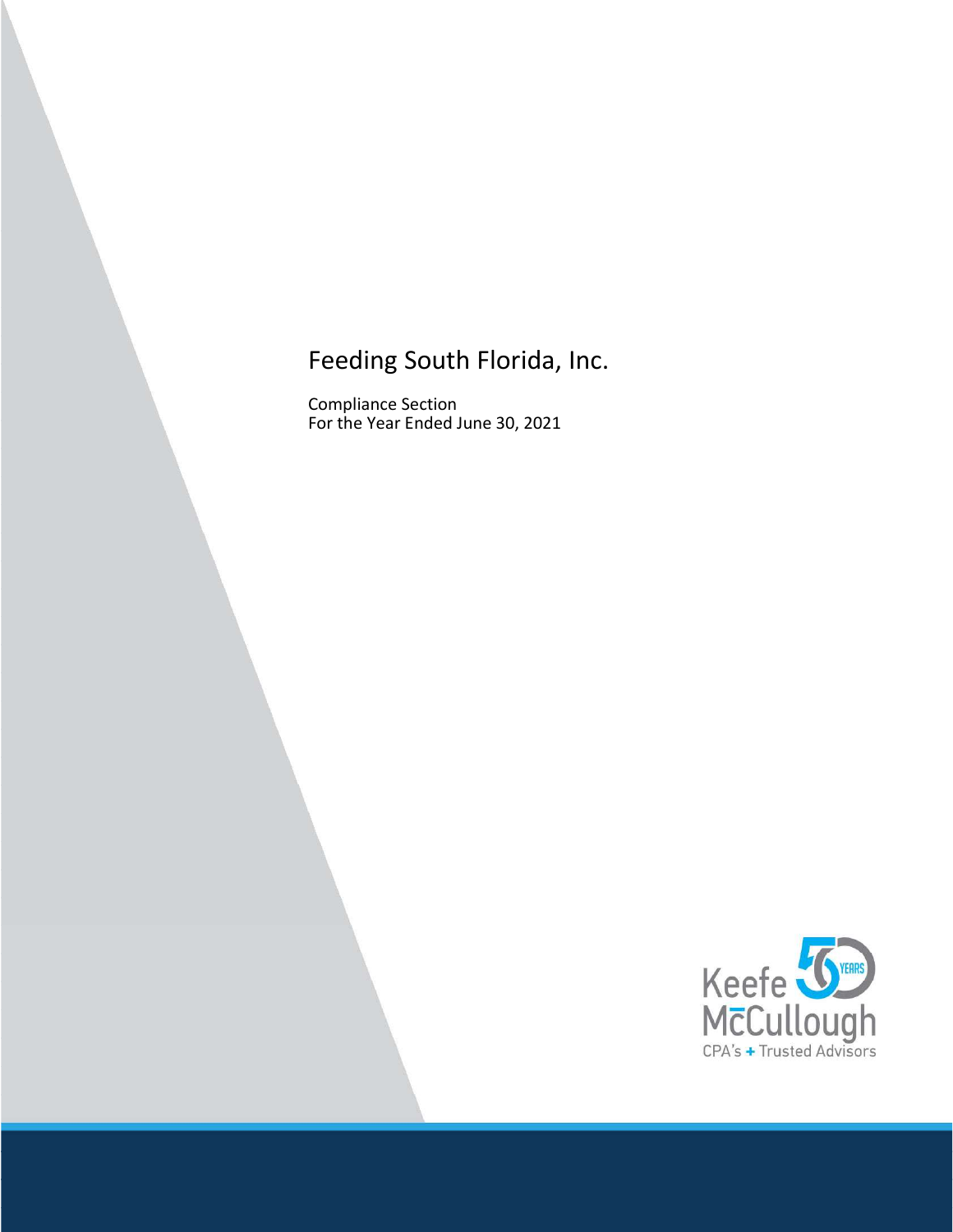Compliance Section For the Year Ended June 30, 2021

# Table of Contents

| Independent Auditor's Report on Internal Control over Financial Reporting and<br>on Compliance and Other Matters Based on an Audit of Financial Statements |           |
|------------------------------------------------------------------------------------------------------------------------------------------------------------|-----------|
| Performed in Accordance with Government Auditing Standards                                                                                                 | $1 - 2$   |
| Independent Auditor's Report on Compliance for Each Major Federal Program                                                                                  |           |
| and on Internal Control Over Compliance Required by the Uniform Guidance                                                                                   | $3 - 5$   |
| Schedule of Expenditures of Federal Awards                                                                                                                 | $6 - 7$   |
| Notes to Schedule of Expenditures of Federal Awards                                                                                                        | 8         |
| Schedule of Findings and Questioned Costs                                                                                                                  | $9 - 11$  |
| <b>Corrective Action Plan</b>                                                                                                                              | $12 - 13$ |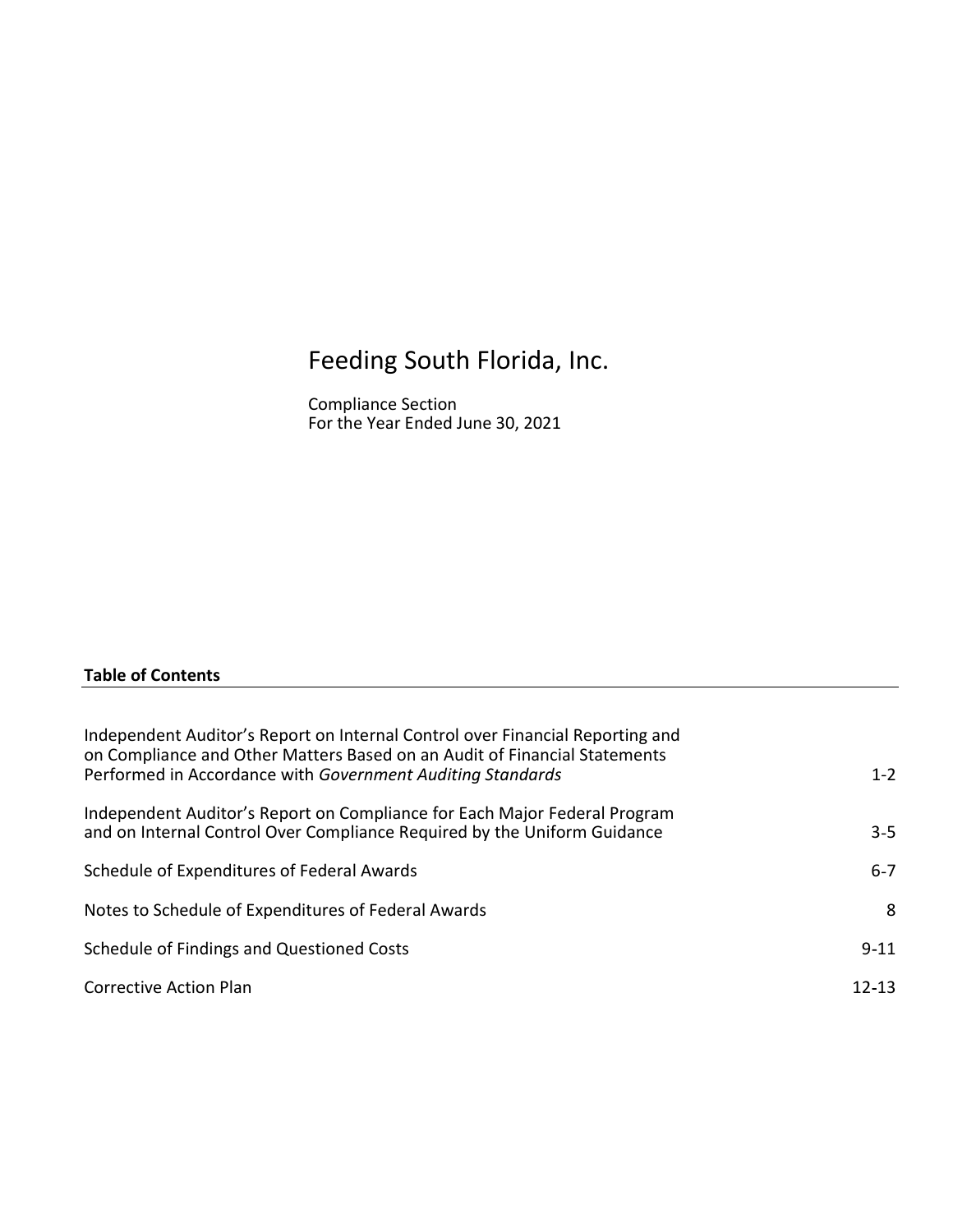

# INDEPENDENT AUDITOR'S REPORT ON INTERNAL CONTROL OVER FINANCIAL REPORTING AND ON COMPLIANCE AND OTHER MATTERS BASED ON AN AUDIT OF FINANCIAL STATEMENTS PERFORMED IN ACCORDANCE WITH GOVERNMENT AUDITING STANDARDS

To the Board of Directors Feeding South Florida, Inc.

We have audited, in accordance with the auditing standards generally accepted in the United States of America and the standards applicable to financial audits contained in Government Auditing Standards issued by the Comptroller General of the United States, the financial statements of Feeding South Florida, Inc. (a nonprofit organization) (the "Organization"), which comprise the statement of financial position as of June 30, 2021, and the related statements of activities, functional expenses, and cash flows for the year then ended, and the related notes to the financial statements, and have issued our report thereon dated April 14, 2022.

# Internal Control Over Financial Reporting

In planning and performing our audit of the financial statements, we considered the Organization's internal control over financial reporting (internal control) as a basis for designing audit procedures that are appropriate in the circumstances for the purpose of expressing our opinion on the financial statements, but not for the purpose of expressing an opinion on the effectiveness of the Organization's internal control. Accordingly, we do not express an opinion on the effectiveness of the Organization's internal control.

A deficiency in internal control exists when the design or operation of a control does not allow management or employees, in the normal course of performing their assigned functions, to prevent, or detect and correct, misstatements on a timely basis. A material weakness is a deficiency, or a combination of deficiencies, in internal control, such that there is a reasonable possibility that a material misstatement of the entity's financial statements will not be prevented, or detected and corrected on a timely basis. A significant deficiency is a deficiency, or a combination of deficiencies, in internal control that is less severe than a material weakness, yet important enough to merit attention by those charged with governance.

Our consideration of internal control was for the limited purpose described in the first paragraph of this section and was not designed to identify all deficiencies in internal control that might be material weaknesses or significant deficiencies and therefore, material weaknesses or significant deficiencies may exist that have not been identified. Given these limitations, during our audit we did not identify any deficiencies in internal control that we consider to be material weaknesses. We did identify a certain deficiency in internal control, described in the accompanying Schedule of Findings and Questioned Costs under Section II as item 2020 01 that we consider to be a significant deficiency.

SOUTH FLORIDA BUSINESS JOURNAL

**BEST PLACES TO WORK** 

KMCcpa.com | 6550 N Federal Hwy, 4th Floor, Fort Lauderdale, FL 33308 Phone: 954.771.0896 Fax: 954.938.9353 Top 25 Accounting Firms | South Florida Business Journal Top 400 Accounting Firms in the U.S. | INSIDE Public Accounting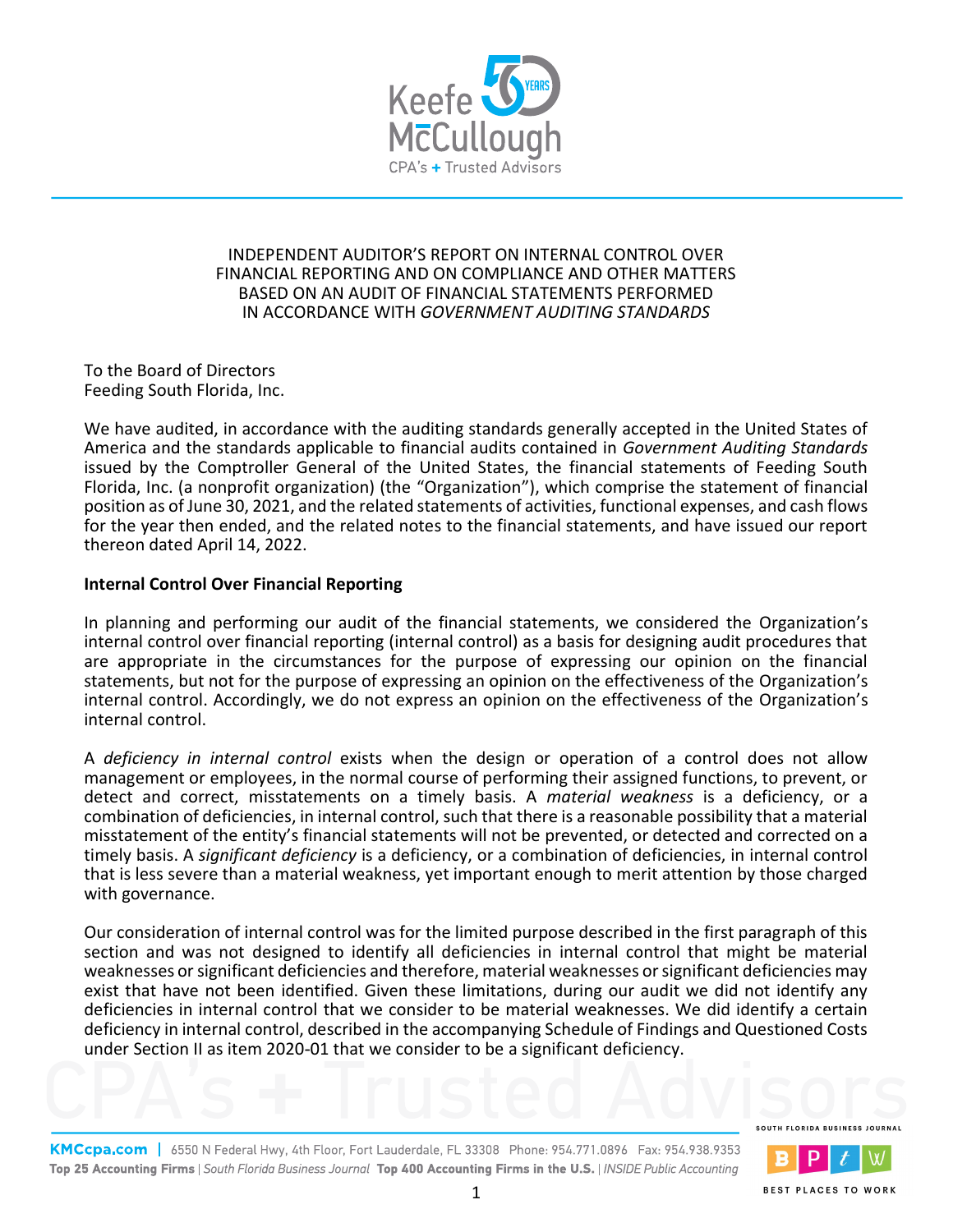# Compliance and Other Matters

As part of obtaining reasonable assurance about whether the Organization's financial statements are free from material misstatement, we performed tests of its compliance with certain provisions of laws, regulations, contracts, and grant agreements, noncompliance with which could have a direct and material effect on the financial statements. However, providing an opinion on compliance with those provisions was not an objective of our audit, and accordingly, we do not express such an opinion. The results of our tests disclosed no instances of noncompliance or other matters that are required to be reported under Government Auditing Standards.

## Organization's Response to Findings

The Organization's response to the finding identified in our audit is described in the accompanying Schedule of Findings and Questioned Costs under Section II. The Organization's response was not subjected to the auditing procedures applied in the audit of the financial statements and, accordingly, we express no opinion on the response.

# Purpose of this Report

The purpose of this report is solely to describe the scope of our testing of internal control and compliance and the results of that testing, and not to provide an opinion on the effectiveness of the Organization's internal control or on compliance. This report is an integral part of an audit performed in accordance with Government Auditing Standards in considering the Organization's internal control and compliance. Accordingly, this communication is not suitable for any other purpose.

Keefe McCullough

KEEFE McCULLOUGH

Fort Lauderdale, Florida April 14, 2022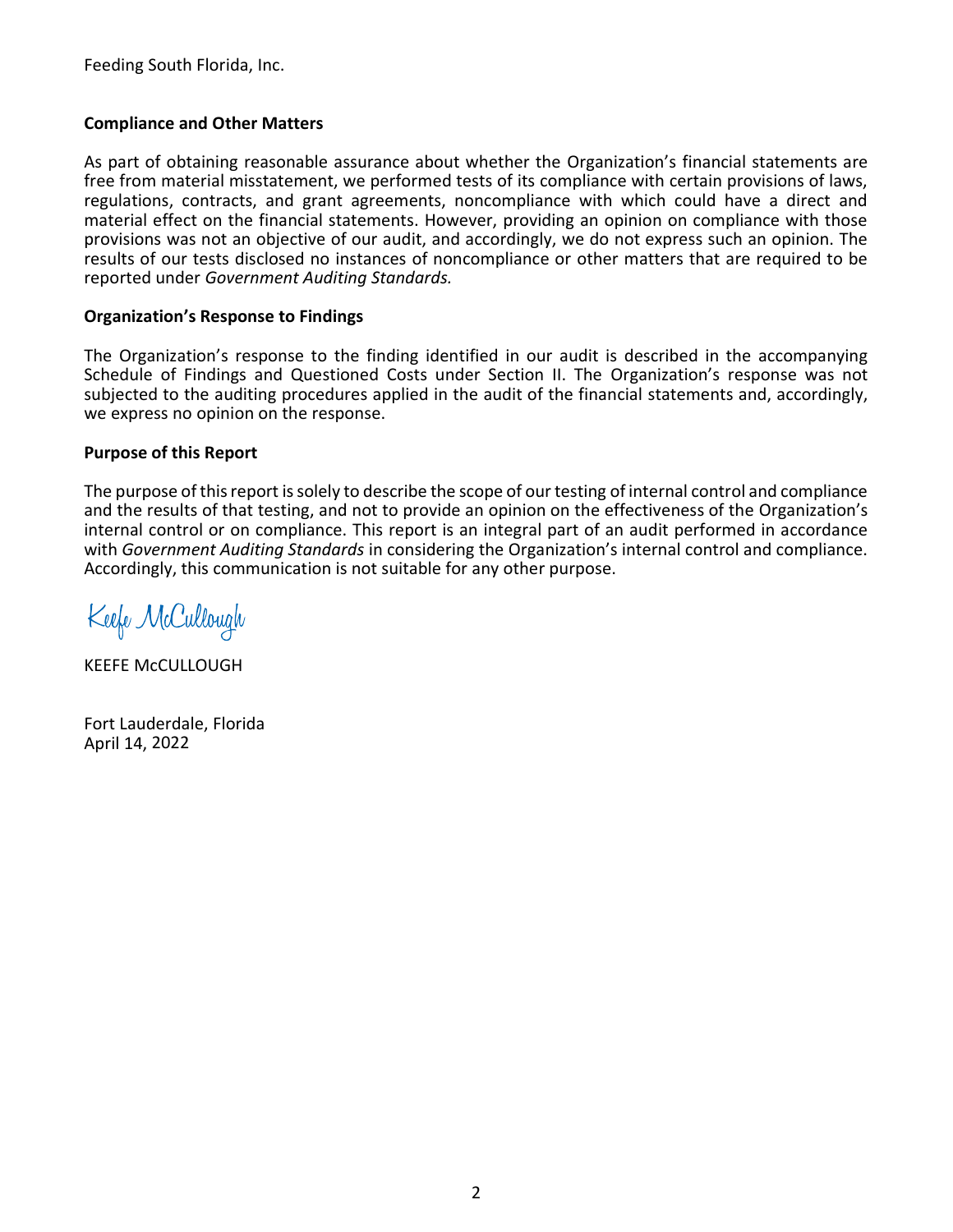

## INDEPENDENT AUDITOR'S REPORT ON COMPLIANCE FOR EACH MAJOR FEDERAL PROGRAM AND ON INTERNAL CONTROL OVER COMPLIANCE REQUIRED BY THE UNIFORM GUIDANCE

To the Board of Directors Feeding South Florida, Inc.

# Report on Compliance for Each Major Federal Program

We have audited Feeding South Florida, Inc.'s (a nonprofit organization) (the "Organization") compliance with the types of compliance requirements described in the OMB Compliance Supplement that could have a direct and material effect on each of the Organization's major federal programs for the year ended June 30, 2021. The Organization's major federal programs are identified in the summary of auditor's results section of the accompanying schedule of findings and questioned costs.

# Management's Responsibility

Management is responsible for compliance with the federal statutes, regulations, and the terms and conditions of its federal awards applicable to its federal programs.

## Auditor's Responsibility

Our responsibility is to express an opinion on compliance for each of the Organization's major federal programs based on our audit of the types of compliance requirements referred to above. We conducted our audit of compliance in accordance with auditing standards generally accepted in the United States of America; the standards applicable to financial audits contained in Government Auditing Standards, issued by the Comptroller General of the United States; and the audit requirements of Title 2 U.S. Code of Federal Regulations Part 200, Uniform Administrative Requirements, Cost Principles, and Audit Requirements for Federal Awards (Uniform Guidance). Those standards and the Uniform Guidance require that we plan and perform the audit to obtain reasonable assurance about whether noncompliance with the types of compliance requirements referred to above that could have a direct and material effect on a major federal program occurred. An audit includes examining, on a test basis, evidence about the Organization's compliance with those requirements and performing such other procedures as we considered necessary in the circumstances.

We believe that our audit provides a reasonable basis for our unmodified opinions on compliance for major federal programs. However, our audit does not provide a legal determination of the Organization's compliance.

# Opinion on Each Major Federal Program

In our opinion, the Organization complied, in all material respects, with the types of compliance requirements referred to above that could have a direct and material effect on each of its major federal programs identified in the summary of auditor's results section of the accompanying schedule of findings and questioned costs for the year ended June 30, 2021.

SOUTH FLORIDA BUSINESS JOURNAL



KMCcpa.com | 6550 N Federal Hwy, 4th Floor, Fort Lauderdale, FL 33308 Phone: 954.771.0896 Fax: 954.938.9353 Top 25 Accounting Firms | South Florida Business Journal Top 400 Accounting Firms in the U.S. | INSIDE Public Accounting

**BEST PLACES TO WORK**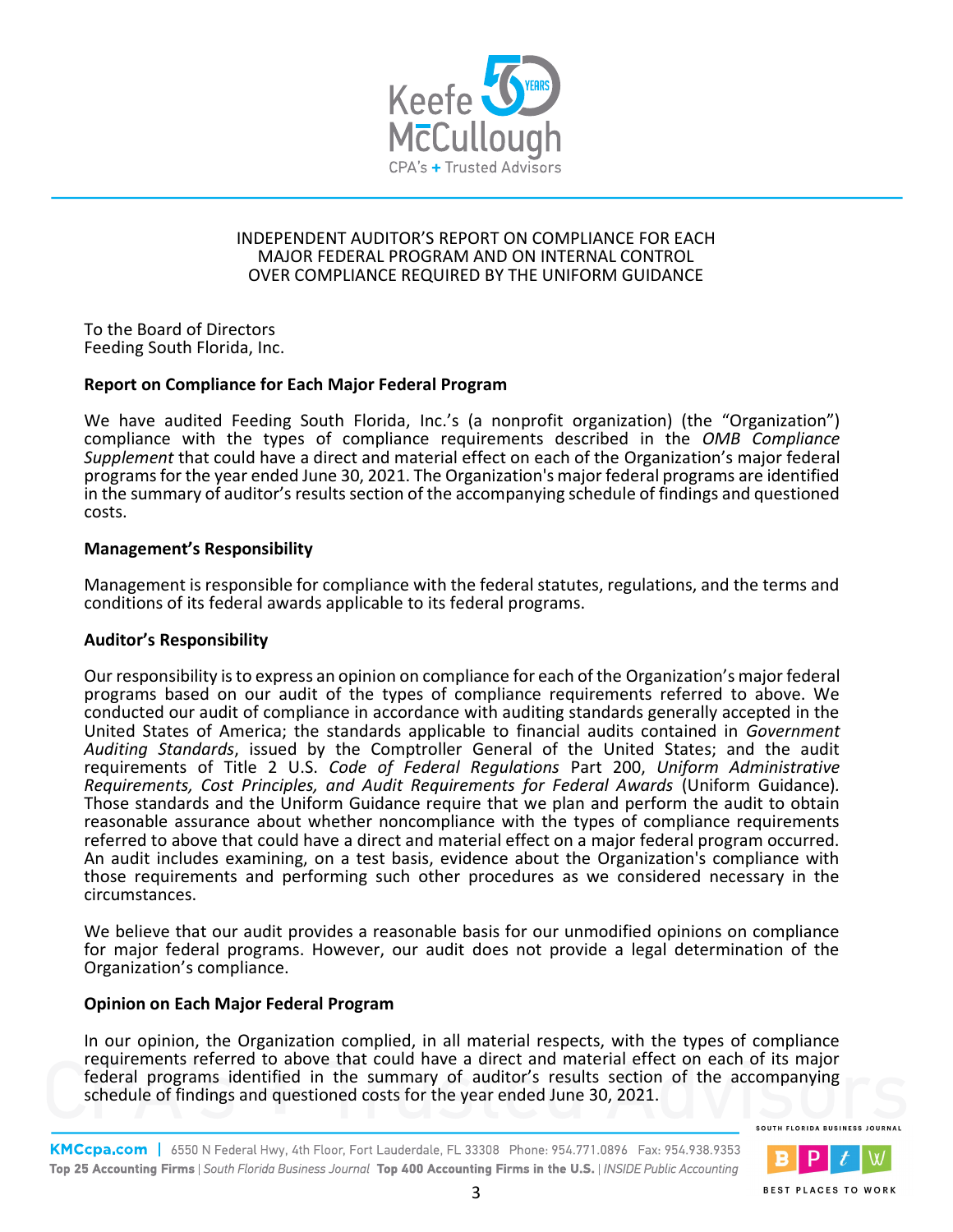# Other Matters

The results of our auditing procedures disclosed an instance of noncompliance which is required to be reported in accordance with the Uniform Guidance and which is described in the accompanying Schedule of Findings and Questioned Costs as item 2020 01. Our opinion on each major federal program is not modified with respect to this matter.

The Organization's response to the noncompliance finding identified in our audit is described in the accompanying Schedule of Findings and Questioned Costs. The Organization's response was not subject to the auditing procedures applied in the audit of compliance and, accordingly, we express no opinion on the response.

# Report on Internal Control over Compliance

Management of the Organization is responsible for establishing and maintaining effective internal control over compliance with the types of compliance requirements referred to above. In planning and performing our audit of compliance, we considered the Organization's internal control over compliance with the types of requirements that could have a direct and material effect on each major federal program to determine the auditing procedures that are appropriate in the circumstances for the purpose of expressing an opinion on compliance for each major federal program and to test and report on internal control over compliance in accordance with the Uniform Guidance, but not for the purpose of expressing an opinion on the effectiveness of internal control over compliance. Accordingly, we do not express an opinion on the effectiveness of the Organization's internal control over compliance.

Our consideration of internal control over compliance was for the limited purpose described in the first paragraph of this section and was not designed to identify all deficiencies in internal control over compliance that might be material weaknesses or significant deficiencies and therefore, material weaknesses or significant deficiencies may exist that were not identified. However, as discussed below, we did identify certain deficiencies in internal control over compliance that we consider to be significant deficiencies.

A deficiency in internal control over compliance exists when the design or operation of a control over compliance does not allow management or employees, in the normal course of performing their assigned functions, to prevent, or detect and correct, noncompliance with a type of compliance requirement of a federal program on a timely basis. A material weakness in internal control over compliance is a deficiency, or combination of deficiencies, in internal control over compliance, such that there is a reasonable possibility that material noncompliance with a type of compliance requirement of a federal program will not be prevented, or detected and corrected, on a timely basis.

A significant deficiency in internal control over compliance is a deficiency, or a combination of deficiencies, in internal control over compliance with a type of compliance requirement of a federal program that is less severe than a material weakness in internal control over compliance, yet important enough to merit attention by those charged with governance. We consider the deficiencies in internal control over compliance described in the accompanying schedule of findings and questioned costs as items 2020-01 and 2021-01 to be significant deficiencies.

The Organization's response to the internal control over compliance finding identified in our audit is described in the accompanying schedule of findings and questioned costs. The Organization's response was not subjected to the auditing procedures applied in the audit of compliance and, accordingly, we express no opinion on the response.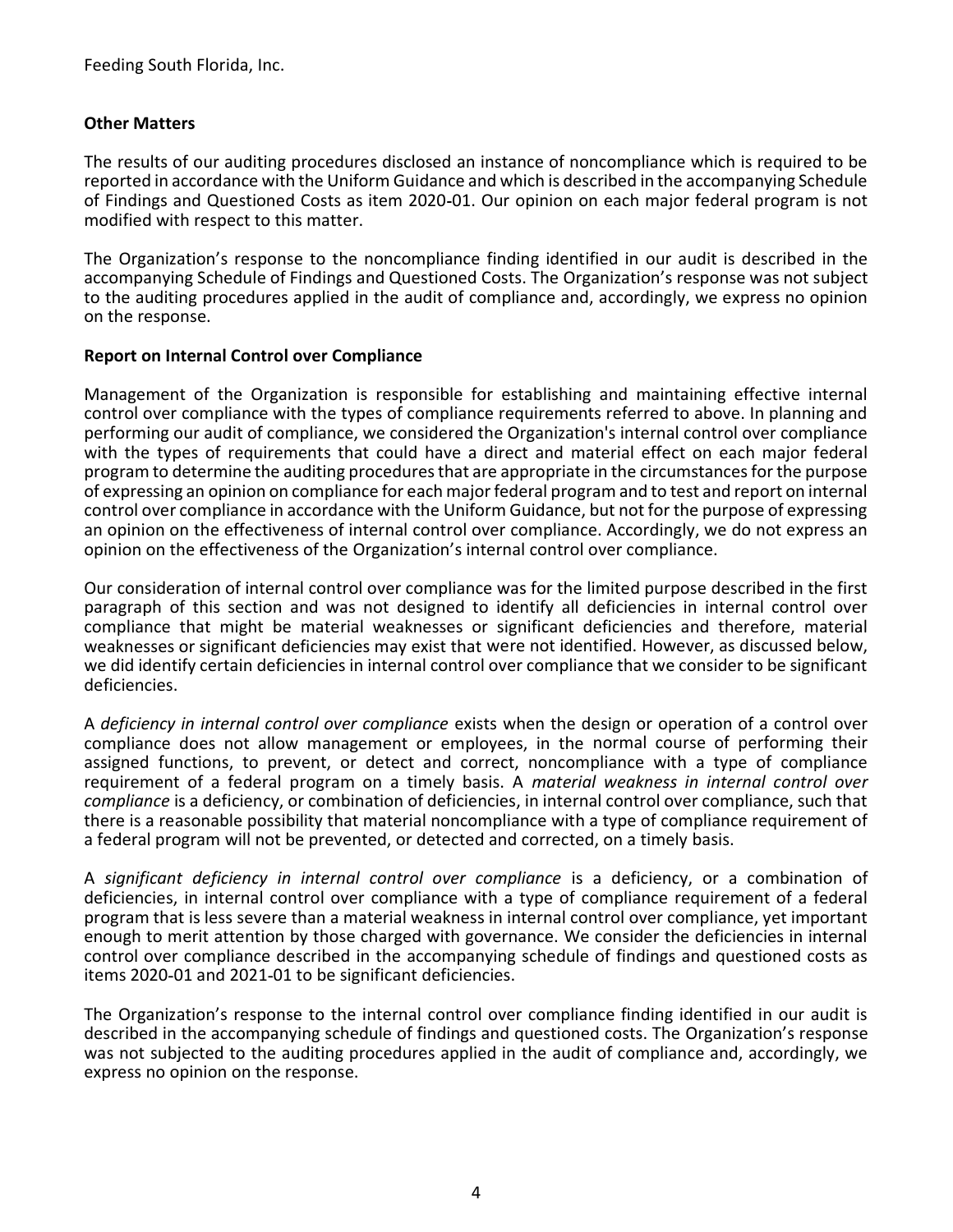# Report on Schedule of Expenditures of Federal Awards Required by the Uniform Guidance

We have audited the financial statements of Feeding South Florida, Inc. as of and for the year ended June 30, 2021, and have issued our report thereon dated February 28, 2022, which contained an unmodified opinion on those financial statements. Our audit was conducted for the purpose of forming an opinion on the financial statements as a whole. The accompanying schedule of expenditures of federal awards is presented for purposes of additional analysis as required by the Uniform Guidance and is not a required part the financial statements. Such information is the responsibility of management and was derived from and related directly to the underlying accounting and other records used to prepare the financial statements. The information has been subjected to the auditing procedures applied in the audit of the financial statements and certain additional procedures, including comparing and reconciling such information directly to the underlying accounting and other records used to prepare the financial statements or to the financial statements themselves, and other additional procedures in accordance with auditing standards generally accepted in the United States of America. In our opinion, the schedule of expenditures of federal awards and is fairly stated in all material respects in relation to the financial statements as a whole.

# Purpose of this Report

The purpose of this report on internal control over compliance is solely to describe the scope of our testing of internal control over compliance and the results of that testing based on the requirements of the Uniform Guidance. Accordingly, this report is not suitable for any other purpose.

Keefe McCullough

KEEFE McCULLOUGH

Fort Lauderdale, Florida April 14, 2022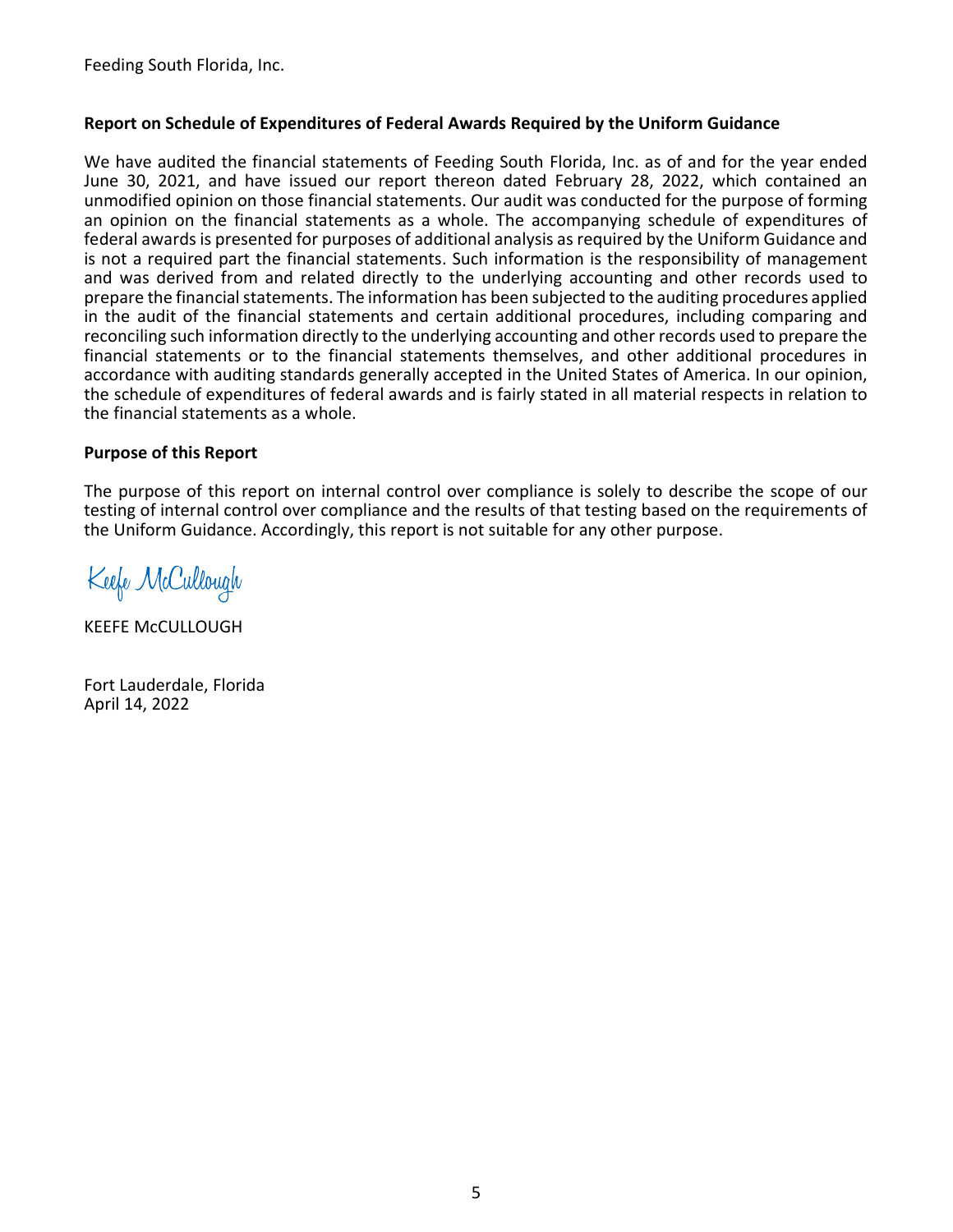#### Feeding South Florida, Inc. Schedule of Expenditures of Federal Awards For the Year Ended June 30, 2021

| Federal Agency,<br><b>Pass-through Entity</b><br><b>Federal Program</b> | <b>CFDA</b><br><b>Number</b> | <b>Contract/Grant Number</b>           | <b>Expenditures</b>     |    | <b>Transfers to</b><br><b>Subrecipients</b> |
|-------------------------------------------------------------------------|------------------------------|----------------------------------------|-------------------------|----|---------------------------------------------|
| <b>Federal Agency Name:</b>                                             |                              |                                        |                         |    |                                             |
| Indirect Programs:                                                      |                              |                                        |                         |    |                                             |
| United States Department of Agriculture -                               |                              |                                        |                         |    |                                             |
| Passed through State of Florida                                         |                              |                                        |                         |    |                                             |
| Department of Agriculture                                               |                              |                                        |                         |    |                                             |
| <b>Food Distribution Cluster</b>                                        |                              |                                        |                         |    |                                             |
| <b>Emergency Food Assistance Program</b>                                |                              |                                        |                         |    |                                             |
| (Food Commodities)                                                      | 10.569                       | 022717                                 | Ś.<br>40,206,275        | Ś. | 22,933,359                                  |
| (Food Commodities - COVID-19)                                           | 10.569                       | 026934                                 | 14,416,760              |    | 11,191,385                                  |
| (Administrative Costs)                                                  | 10.568                       | 022717                                 | 1,602,045               |    |                                             |
| (Administrative Costs - COVID-19)                                       | 10.568                       | 026934                                 | 1,695,088               |    |                                             |
| <b>Commodity Supplemental Food</b>                                      |                              |                                        |                         |    |                                             |
| Program                                                                 |                              |                                        |                         |    |                                             |
| (Food Commodities)                                                      | 10.565                       | 024306                                 | 1,935,707               |    | 1,793,579                                   |
| (Administrative Costs)                                                  | 10.565                       | 024306                                 | 257,220                 |    |                                             |
|                                                                         |                              | <b>Total Food Distribution Cluster</b> | 60,113,095              |    | 35,918,323                                  |
| <b>Trade Mitigation Program</b>                                         |                              |                                        |                         |    |                                             |
| (Food Commodities)                                                      | 10.178                       | 026193                                 | 25,752,974              |    | 15,342,529                                  |
| (Administrative Costs)                                                  | 10.178                       | 026193                                 | 400,000                 |    |                                             |
|                                                                         |                              |                                        | 10.178 Total 26,152,974 |    | 15,342,529                                  |
| Summer Food Service Program for Children                                | 10.559                       | 022349                                 | 126,129                 |    |                                             |
|                                                                         |                              |                                        |                         |    |                                             |
| <b>Total United States Department</b>                                   |                              |                                        |                         |    |                                             |
| of Agriculture                                                          |                              |                                        | 86,392,198              |    | 51,260,852                                  |
|                                                                         |                              |                                        |                         |    |                                             |

See notes to schedule of expenditures of federal awards.

6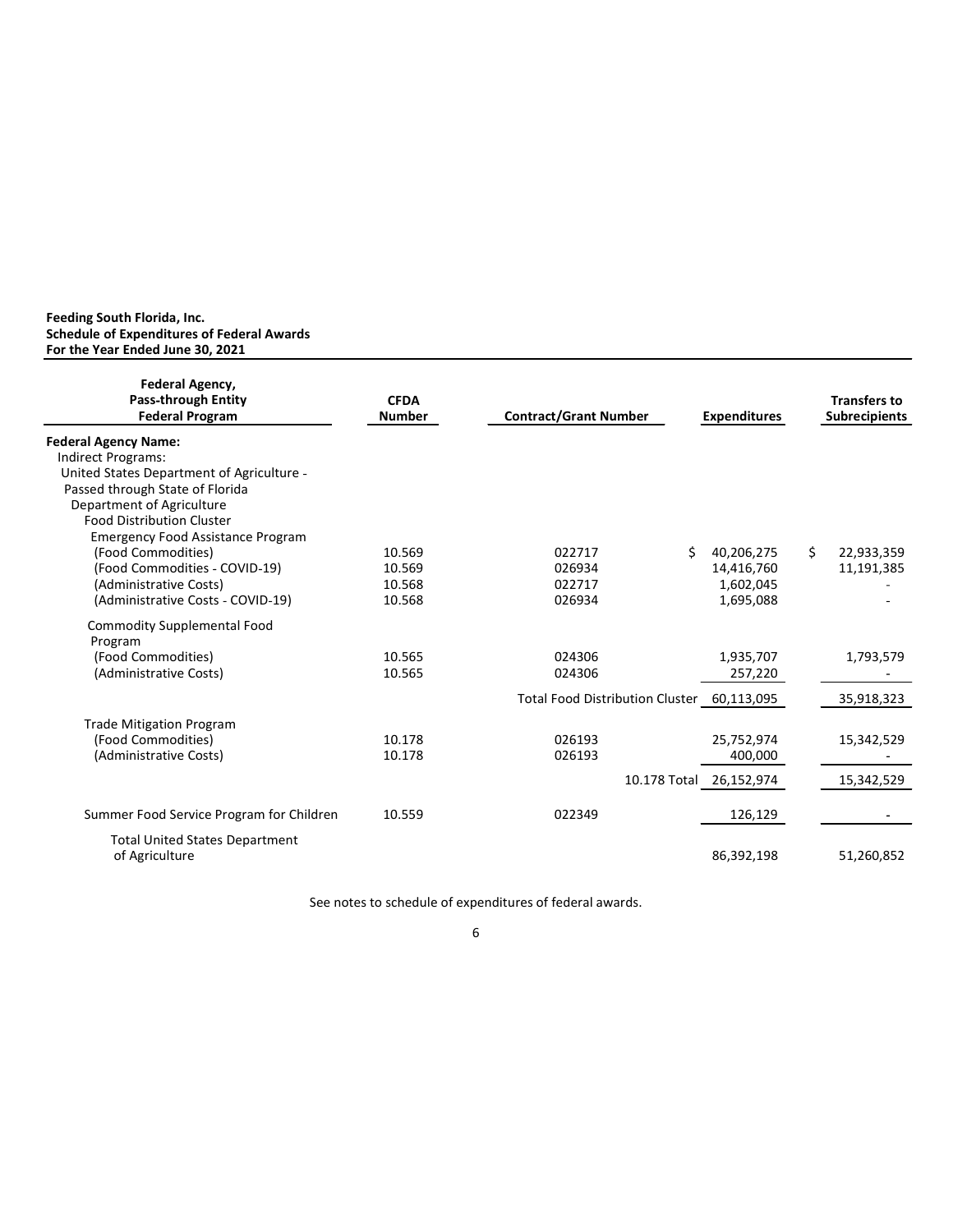(continued) Feeding South Florida, Inc. Schedule of Expenditures of Federal Awards For the Year Ended June 30, 2021

| Federal Agency,<br>Pass-through Entity<br><b>Federal Program</b>                                                                               | <b>CFDA</b><br><b>Number</b> | <b>Contract/Grant Number</b> | <b>Expenditures</b> | <b>Transfers to</b><br><b>Subrecipients</b> |
|------------------------------------------------------------------------------------------------------------------------------------------------|------------------------------|------------------------------|---------------------|---------------------------------------------|
| <b>Federal Agency Name (continued):</b>                                                                                                        |                              |                              |                     |                                             |
| United States Department of Homeland<br>Security -<br>Passed through United Way<br><b>Emergency Food and Shelter</b><br>National Board Program | 97.024                       | 1594-00-015                  | 91,747              |                                             |
| Total expenditures of<br>of Federal awards                                                                                                     |                              |                              | 86,483,945          | Ś.<br>51,260,852                            |

See notes to schedule of expenditures of federal awards.

7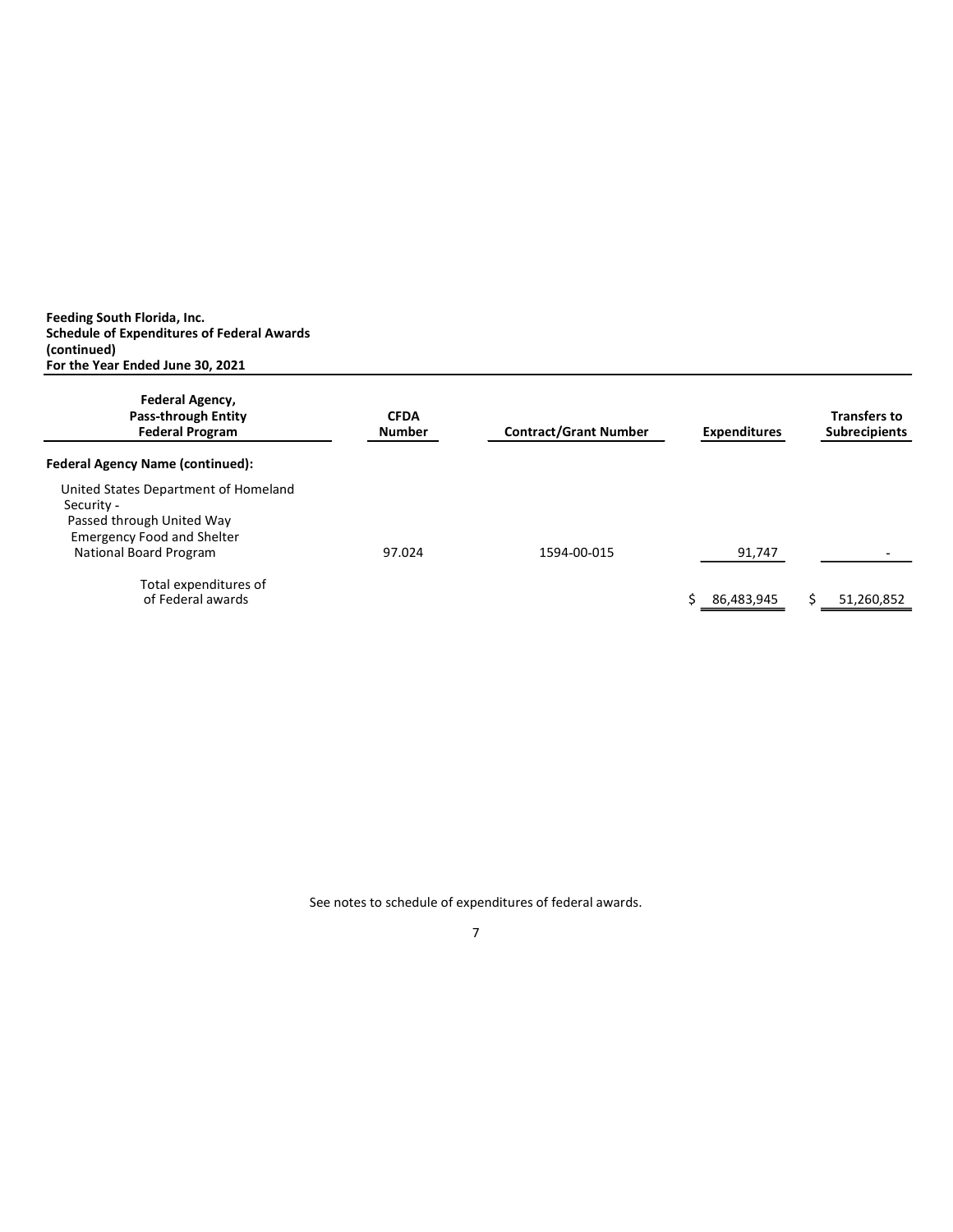## Note 1 - Basis of Presentation

The accompanying Schedule of Expenditures of Federal Awards (the "Schedule") includes the federal award activity of Feeding South Florida, Inc. (the "Organization") under programs of the federal governments for the year ended June 30, 2021. The information in this Schedule is presented in accordance with the requirements of the Title 2 U.S. Code of Federal Regulations Part 200, Uniform Administrative Requirements, Cost Principles, and Audit Requirements of Federal Awards, (Uniform Guidance). Because the Schedule presents only a selected portion of the operations of the Organization, it is not intended to and does not present the financial position, change in net assets, or cash flows of the Organization.

## Note 2 - Summary of Significant Accounting Policies

Expenditures reported on the Schedule are reported on the accrual basis of accounting. Such expenditures are recognized following the cost principles contained in the Uniform Guidance, wherein certain types of expenditures are not allowable or are limited as to reimbursement, as applicable.

## **Note 3 - Indirect Cost Rate**

The Organization did not elect to use the 10% de minimis indirect cost rate allowed under the Uniform Guidance.

#### Note 4 - Contingency

The grant and contract revenue amounts received are subject to audit and adjustment. If any expenditures or expenses are disallowed by the grantor agencies as a result of such an audit, any claim for reimbursement to the grantor/contract agencies would become a liability of the Organization. In the opinion of management, all grant and contract expenditures are in compliance with the terms of the agreements and applicable federal and state laws and other applicable regulations.

### Note 5 - Food Distribution

Nonmonetary assistance for food commodities received from the United States Department of Agriculture ("USDA") are reported in the Schedule based on a cost study conducted for Feeding America. For the year ended June 30, 2021 government food commodities were valued at \$1.70 per pound. At June 30, 2021 the Organization had government food commodities totaling approximately \$ 1,629,000 in inventory.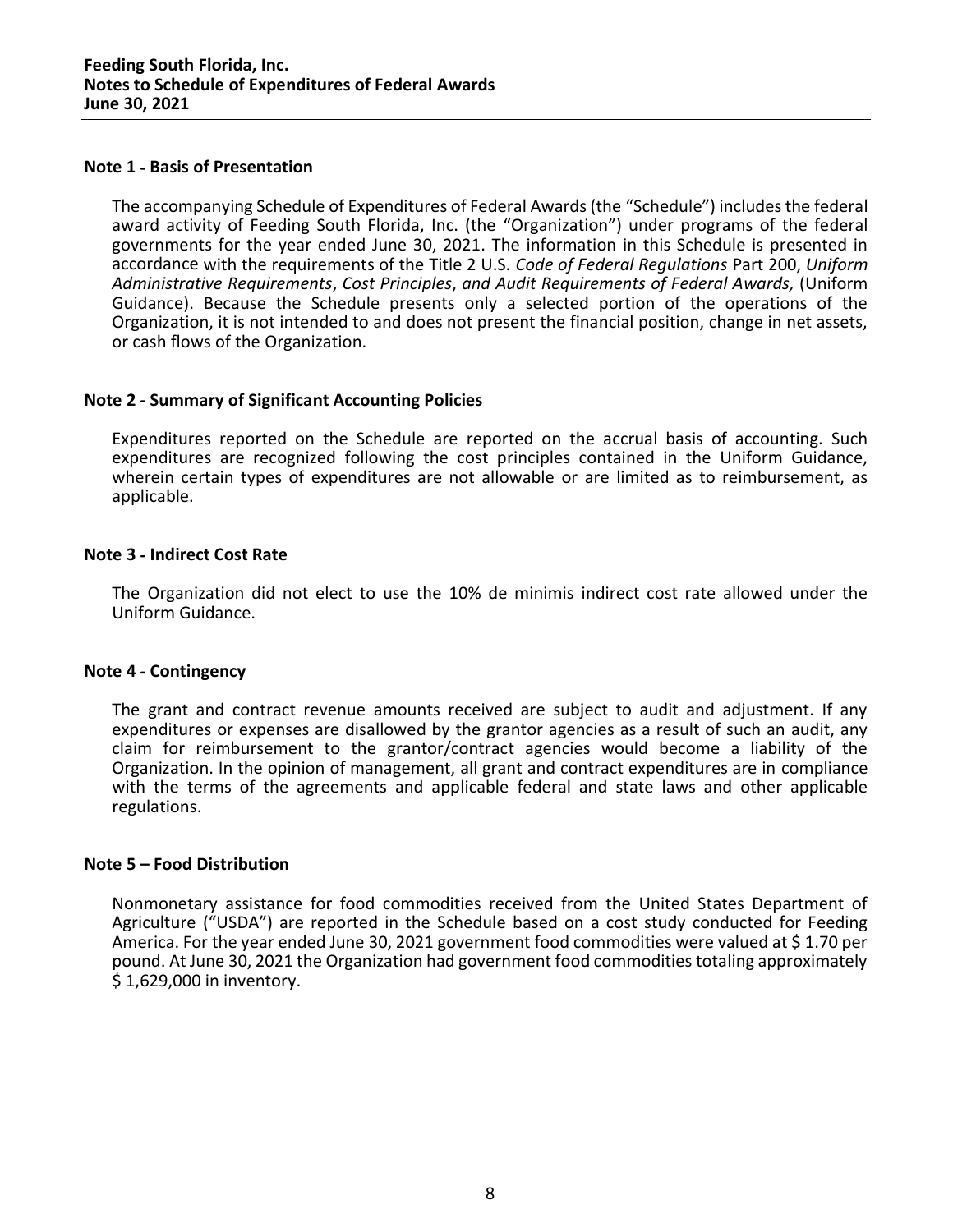# **SECTION I - SUMMARY OF AUDITOR'S RESULTS**

# Financial Statements

|                       | Type of auditor's report issued:                                                                                | <b>Unmodified Opinion</b> |               |
|-----------------------|-----------------------------------------------------------------------------------------------------------------|---------------------------|---------------|
|                       | Internal control over financial reporting:                                                                      |                           |               |
|                       | Material weakness(es) identified?                                                                               | yes                       | X no          |
|                       | Significant deficiency(ies) identified?                                                                         | X yes                     | none reported |
|                       | Noncompliance material to financial statements noted?                                                           | $e^{\sqrt{2\pi}}$         | X no          |
| <b>Federal Awards</b> |                                                                                                                 |                           |               |
|                       | Internal control over major federal programs:                                                                   |                           |               |
|                       | Material weakness(es) identified?                                                                               | yes                       | X no          |
|                       | Significant deficiency(ies) identified?                                                                         | X yes                     | none reported |
|                       | Type of auditor's report issued on compliance for<br>major federal programs?                                    | <b>Unmodified Opinion</b> |               |
|                       | Any audit findings disclosed that are required to be<br>reported in accordance with 2 CFR 200.516(a)?           | X yes                     | no            |
|                       | Identification of major federal programs:                                                                       |                           |               |
| <u>CFDA No.</u>       | <b>Federal Program or Cluster</b>                                                                               |                           |               |
| 10.569                | United States Department of Agriculture -<br><b>Emergency Food Assistance Program</b><br>(Food Commodities)     |                           |               |
| 10.568                | United States Department of Agriculture -<br><b>Emergency Food Assistance Program</b><br>(Administrative Costs) |                           |               |
| 10.565                | United States Department of Agriculture -<br><b>Commodity Supplemental Food Program</b>                         |                           |               |
| and Type B Programs:  | Dollar threshold used to distinguish between Type A                                                             | \$2,594,518               |               |
|                       | Auditee qualified as low-risk auditee?                                                                          | X<br>yes                  | no            |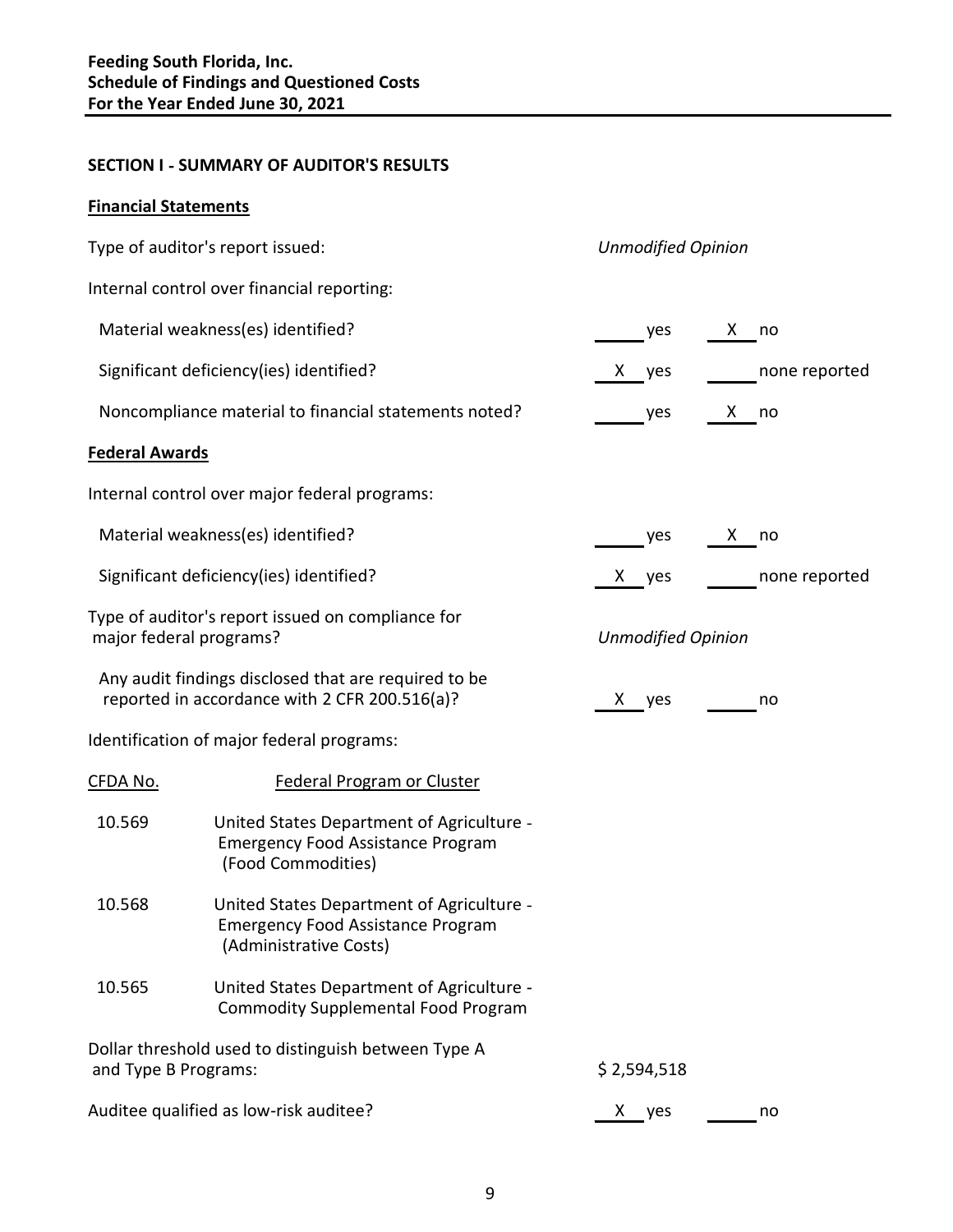## SECTION II - FINANCIAL STATEMENT AUDIT FINDINGS

Finding number 2020 01 discussed in Section III is applicable under this section.

# SECTION III - FEDERAL AWARDS FINDINGS AND QUESTIONED COSTS

United States Department of Agriculture - Emergency Food Assistance Program (Food Commodities) CFDA 10.569 and Commodity Supplemental Food Program CFDA 10.565

Significant Deficiencies

## 2020 01: Inventory Reconciliation Process:

Condition and Criteria: During the year, the Organization received a large increase in donated food and governmental food commodities to meet an increase in demand for food assistance in the community due to COVID 19. Due to staffing shortages and social distancing requirements during the early stages of the Pandemic, the Organization temporarily suspended monthly reconciliations of inventory counts to the general ledger. In addition, there was an increase in the amount of time between inventory receipts and distributions and when they were posted to the Organization's inventory management system.

Cause: The Organization inventory adjustments were not posted timely and monthly reconciliations of inventory to the general ledger were not performed due to staffing shortages during the COVID 19 Pandemic.

Effect: There is a risk that governmental food commodities may not be timely reported to the Food Nutrition service and restitution may not be made for losses.

Recommendation: We recommend that the Organization perform a monthly reconciliation of its book inventory to the inventory summary, receipt summary and distribution summary reports provided by Primarius. We noted in the Organization's TEFAP corrective action plan that the Organization will conduct quarterly, full inventory counts. We recommend that the quarterly inventory counts be reconciled to the book inventory and the quarterly reconciliations be signed off by the VP of Finance and CEO.

In addition, we recommend that inventory be tracked by federal program in order for management to accurately reconcile federal expenditures by program and that management continue to improve inventory related policies and procedures.

## Management's Response:

The Organization submits monthly inventory reports to the USDA Food and Nutrition Service to ensure tracking of all commodities. The Organization has a schedule of monthly inventory counts and inventory reconciliation. To enhance diligence and accuracy, different pick locations are also cycle counted daily with any variances rectified immediately. All physical counts are reviewed and approved by warehouse management and the finance department.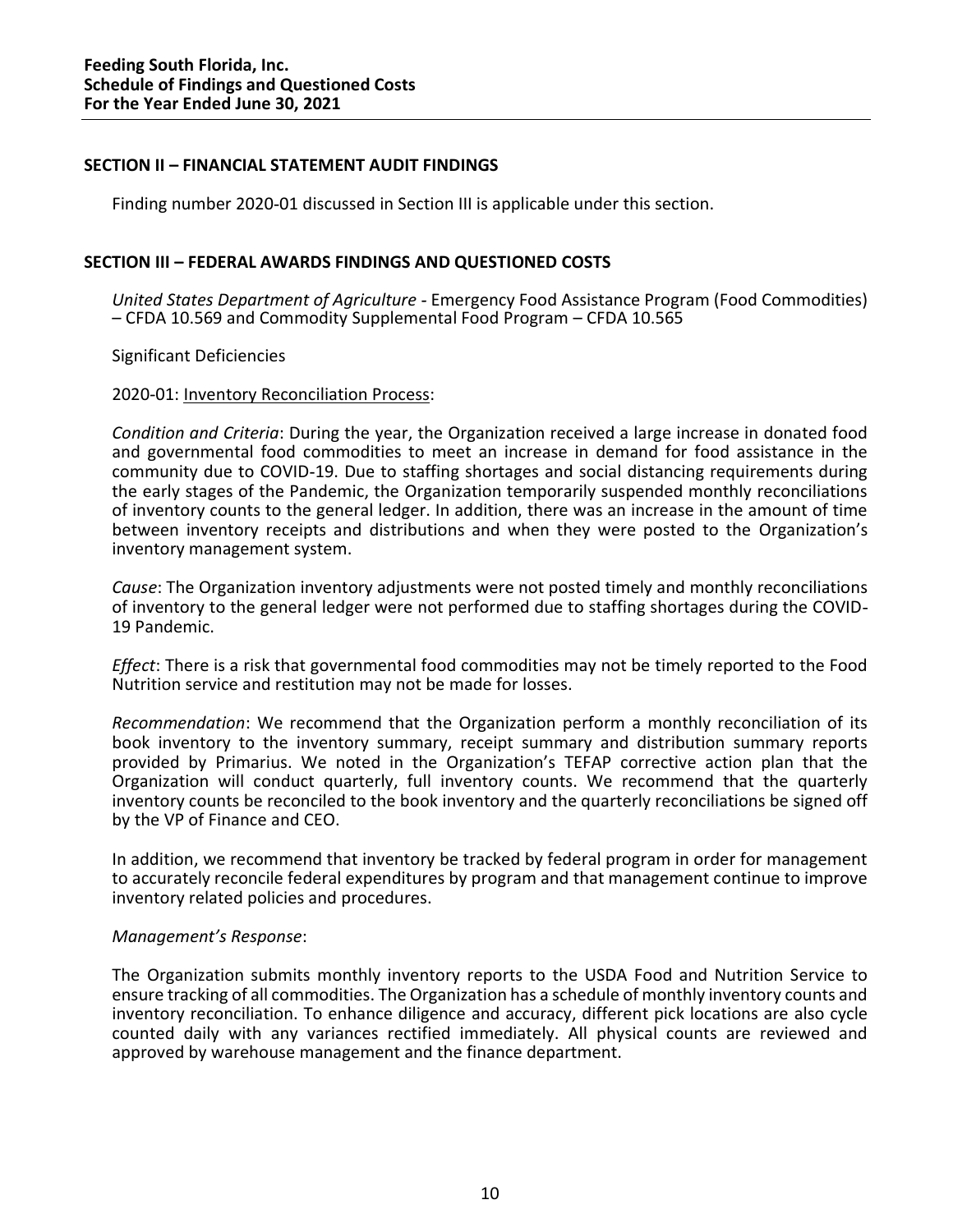## SECTION III - FEDERAL AWARDS FINDINGS AND QUESTIONED COSTS (continued)

## 2021 01: Eligibility:

Condition and Criteria: During the year, there was an increase in demand for food assistance in the community due to COVID 19. Due to staffing shortages and social distancing, the Organization implemented a simplified process to determine TEFAP eligibility for drive through no touch food distribution sites that distributed food from both governmental and other (donated or purchased) sources.

Cause: The Organization has procedures in place to determine eligibility for TEFAP food recipients, however, the simplified application was not required for each participant receiving food from the drive through sites, and in some instances may not have collected enough information to determine eligibility in accordance with the income eligibility criteria established by the state agency.

Effect: There is a risk that TEFAP food commodities were distributed to recipients who were not eligible to receive TEFAP foods.

Recommendation: We recommend that the Organization implement a control process to ensure that the Organization's forms contain sufficient information to determine eligibility in accordance with the criteria established by the state agency.

## Management's Response:

Drive through food recipients who did not declare TEFAP eligibility information or provided incomplete eligibility information on the simplified applications were provided food from other non governmental sources. During 2021, the Organization distributed approximately 105 million pounds of donated and purchased food, primarily through these drive through no touch sites.

## SECTION IV - INTERNAL CONTROL COMMENTS AND RECOMMENDATIONS

Finding numbers 2020-01 and 2021-01 discussed in Section II is applicable under this section.

## SECTION V - STATUS OF PRIOR YEAR AUDIT FINDINGS

United States Department of Agriculture - Trade Mitigation Program – CFDA 10.178 and Coronavirus Pandemic 19 Program - CFDA 21.019

Finding 2020 01 discussed in section II is applicable under this section.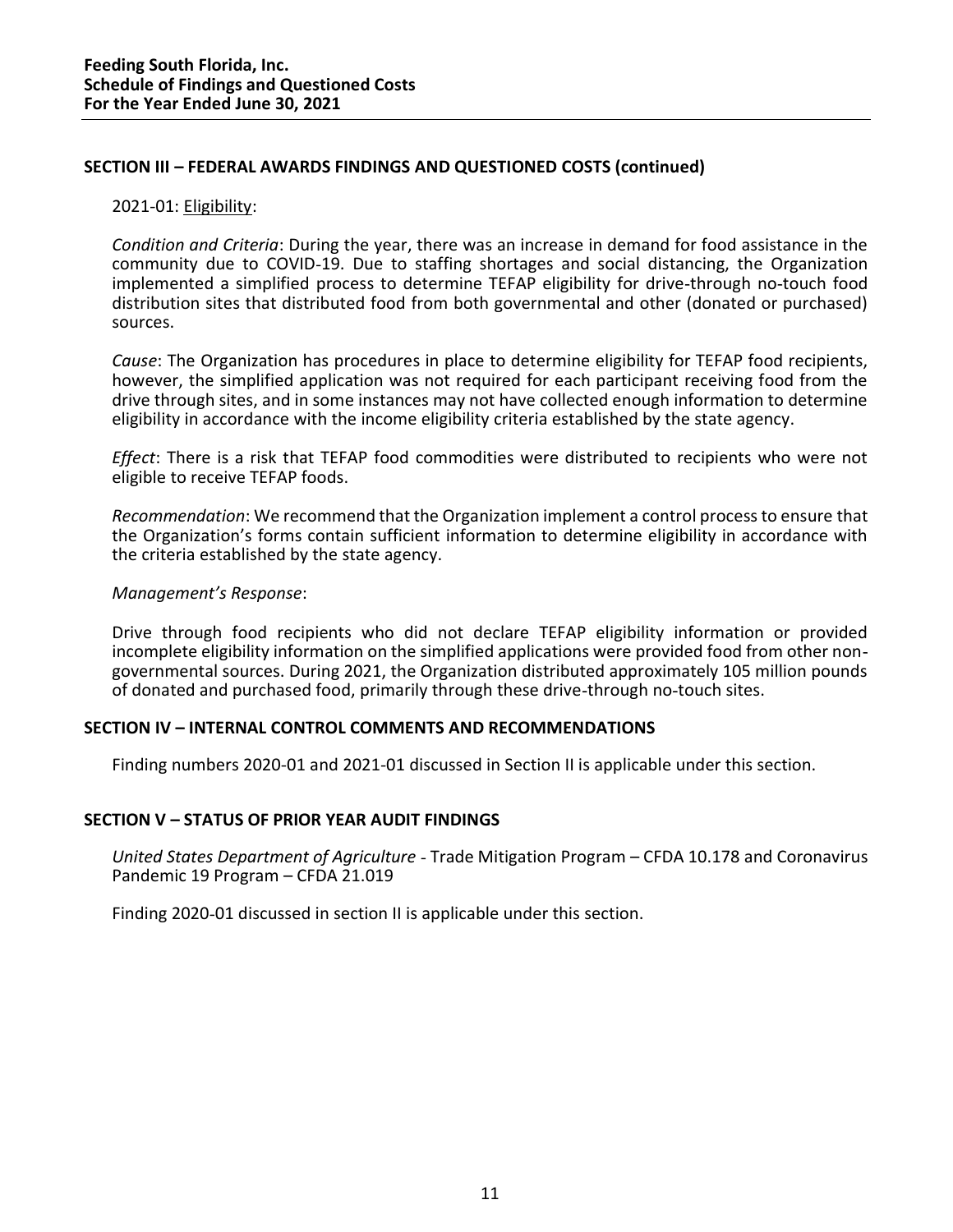## FEEDING SOUTH FLORIDA, INC. 2501 S.W 32ND TERRACE PEMBROKE PARK, FL 33023

## CORRECTIVE ACTION PLAN April 14, 2022

# U.S. Department of Agriculture

Feeding South Florida Inc. respectfully submits the following corrective action plan for the year ended June 30, 2021.

Keefe McCullough 6550 N. Federal Highway, 4th Floor Fort Lauderdale, Fl 33308

Audit Period: June 30, 2021

The finding from the June 30, 2021 schedule of findings and questioned costs is discussed below. The finding is numbered consistent with the number assigned in the schedule.

FINDINGS FEDERAL SINGLE AUDIT

Finding number 2020-01 discussed below is applicable under this section.

FINDINGS AND QUESTIONED COSTS - MAJOR FEDERAL AWARDS PROGRAM AUDITS

## 2020 01: Food Distribution Cluster CFDA 10.565, 10.569

### Condition and Criteria:

During the year, the Organization received a large increase in donated food and governmental food commodities to meet an increase in demand for food assistance in the community due to COVID 19. Due to staffing shortages and social distancing requirements during the early stages of the Pandemic, the Organization temporarily suspended monthly reconciliations of inventory counts to the general ledger. In addition, there was an increase in the amount of time between inventory receipts and distributions and when they were posted to the Organization's inventory management system.

### Cause:

The Organization's inventory adjustments were not posted timely and monthly reconciliations of inventory to the general ledger were not performed due to staffing shortages during the COVID-19 Pandemic.

## Effect:

There is a risk that donated food losses of governmental food commodities may not be timely reported to the Food Nutrition service and restitution may not be made for losses.